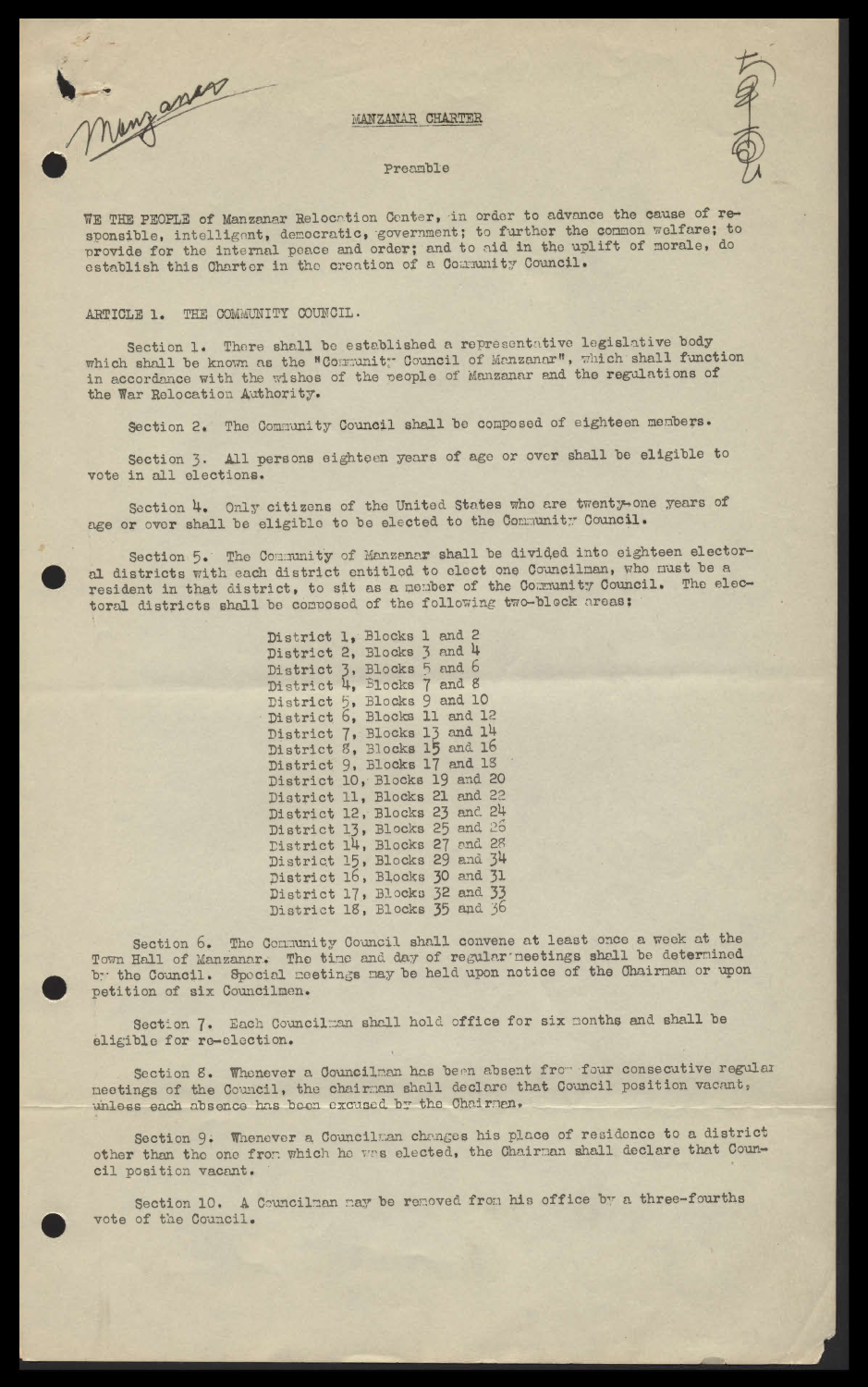Section 11. The Chairman of the Council shall declare an election in an electoral district when three-fourths of the voters of that district have signed and presented a petition to the Council requesting the recall of their Councilnan.

Section 12. All Council vacancies shall be filled by special election within the electoral district in which any vacancy occurs, except that no such special election shall be held if a regular election is scheduled within one month from the time the vacancy is declared.

#### THE OFFICERS OF THE COUNCIL ARTICLE 2.

Section 1. The Community Council at its first regular meeting after election shall elect a Chairnan, a Vice-Chairnan, a Secretary, and a Treasurer.

Section 2. Only elected nembers of the Council shall be oligible to be officers in the Council.

Section 3. The Chairman of the Council shall preside at all meetings but shall not have a vote except in case of a tie.

Section 4. The Chairman may appoint members of the Council to committees which may be deemed necessary to carry on the work of the Council.

Section 5. The Chairman must secure the approval of the Council for the appointment of non-Council members to boards, commissions and committees which the Council may establish. All residents, whether citizens or non-citizens, shall<br>be eligible for membership on appointive committees, commissions, boards, and other appointive administrative positions.

## ARTICLE 3. PROCEDURE

Section 1. The Community Council shall be deemed to have a quorum when twothirds of the Councilmen are present.

Section 2. All regularly scheduled neetings of the Community Council shall be open to the public except that the Council may, by a majority vote of those present, conduct a closed meeting.

Section 3. A majority vote of the Councilmen present at any neeting shall be necessary for the enactment of regulations.

Section 4. No regulation shall be enacted sooner than one week after its introduction. No regulation shall become effective for 10 days after passage, during which intervening time the Council shall provide for adequate publication of its actions.

Section 5. The Council has the authority to abrogate the preceding Section in cases of extreme urgency when the innediate preservation of the public peace, health or safety requires it by public declaration of the facts constituting the urgency. The Council may introduce at one and the same meeting such regulations which shall become effective upon passage by two-thirds vote of the Councilnon present.

Section 6. A record of the ayes and nayes shall be entered in the permanent minutes of the Council on all votes on regulations.

Section 7. The Council shall provide such other rules of procedure as may be necessary for the conduct of its business.

# ARTICLE 4. AMENDMENTS

Section 1. Amendments to this Charter shall be made through a Community election, to be conducted in each electorial district; amendments shall become effective only when approved by a majority of the voters either at a general or a special election.

Section 2. Amendments may be initiated only upon two-thirds vote of the Council or by a signed petition of one-fourth the qualified voters of Manzanar.

Section 3. Amendments shall become effective inmediately upon passage.

 $-2-$